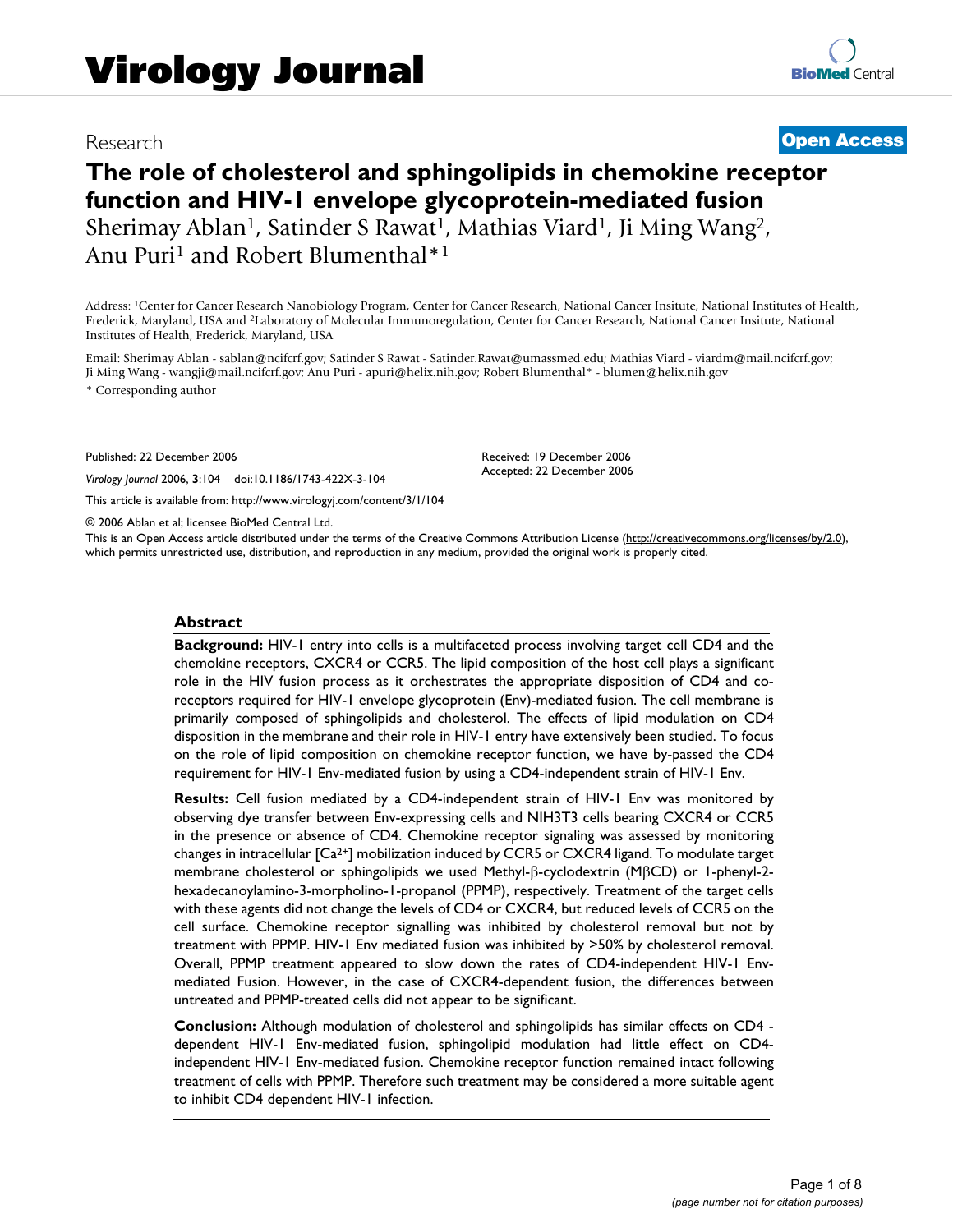## **Background**

HIV-1 delivers its genetic material into the cell by direct fusion of the viral membrane with the plasma membrane of the host cells [1]. HIV-1 Env encodes a polypeptide (gp160) that is folded in the endoplasmic reticulum into a complex, disulphide-linked structure, which is anchored in the membrane by virtue of the hydrophobic, membrane-spanning domain in the gp41 moiety[2]. During post-translational processing, the precursor glycoproteins oligomerize and are extensively glycosylated before cellular proteinases cleave the precursor at a characteristic sequence to create the mature glycoproteins gp120 and gp41[3]. The surface glycoprotein, gp120, forms trimeric spikes[4], which are associated by non-covalent interactions with each subunit of the membrane-anchored gp41[5].

The triggering mechanisms that activate Env are quite complex involving target cell CD4 [6] and chemokine receptors CCR5 and CXCR4 [7]. The current data support a two-step model for receptor engagement that involves initial interactions between gp120 and CD4, followed by conformational changes in Env, which permit interaction of the gp120-CD4 complex with co-receptor leading to a further barrage of conformational changes that eventually lead to gp41 6-helix bundle formation and fusion [1]. Receptors in membranes are not randomly distributed and lipids can play an important role in choreography of receptors [8]. Therefore it stands to reason that modulation of lipid composition may affect the HIV-1 Env-mediated fusion reaction by altering the two-step choreography of CD4 and chemokine receptors required for HIV-1 entry. Based on this hypothesis a plethora of publications have appeared indicating that lipid modulation may have an indirect effect on HIV-1 entry/fusion by interfering with the choreography of CD4 and co-receptors (for reviews see [9,10].

In order to further examine the effect of lipids on HIV-1 entry we asked the question whether similar lipid modulation would affect HIV-1 entry/fusion when we consider just one receptor required for entry. We addressed these issues by performing studies with CD4-independent HIV-1 Envs whose chemokine receptor-binding site is exposed without prior interaction with CD4. Hoxie and coworkers derived a variant of HIV-1/IIIB, termed 8x, which acquired the ability to utilize CXCR4 without CD4 [11]. Moreover, when the V3 loop of a CCR5-tropic Env was substituted for its counterpart in the 8x Env, the resulting chimera (8xV3BAL) was found to utilize CCR5 but remained CD4 independent [11]. We have used these constructs to further explore the role of target membrane cholesterol and glycosphingolipids in HIV-1 Env-mediated fusion.

## **Results**

## *Removal of cholesterol*

To remove cholesterol from cells, we used the cholesterolsolubilizing agent methyl-β-cyclodextrin (MβCD), which stimulates cholesterol efflux from cells [12]. Figure 1 shows that incubation of NIH3T3 cells with 10 mM MβCD for 30 min at 37°C reduced cholesterol levels of the cells to about 22% of untreated controls. There was no significant effect on cell viability (not shown) or surface expression of CD4 and coreceptors [13]. Figure 2 shows that fusion mediated by CD4-independent HIV-1 Env was reduced to about 30% of untreated controls for both 8x and 8xV3BAL Envs, irrespective of the presence of CD4 in the target membrane. When these cells were replenished with cholesterol by incubation with pre-formed cholesterol- MβCD complexes, HIV-1 env-mediated fusion was fully recovered. Interestingly, in spite of the fact that cholesterol levels were only replenished to 50% of untreated control (Figure 1), HIV-1 Env-mediated fusion was fully recovered (Figure 2). This observation is consistent with the notion that the dependence of membrane organization on cholesterol is not linear, but rather that there is a critical concentration of cholesterol below which phase separation of domains occurs [14].

## *Modulation of sphingolipid metabolism*

To modulate shingolipid metabolism, we used an inhibitor of GlcCer synthase, PPMP [15]. The effects of such treatment was monitored by observing changes in the expression of cell surface glycosphingolipids by flow cytometry following the staining of the cells with anti-glycosphingolipid antibodies [16]. In accordance with previous studies we observed a 4–5 reduction in GM3 levels following treatment of the cells with 10 μM PPMP for 48 h (data not shown). Phospholipid and cholesterol com-



## Figure 1

**Cholesterol Levels in NIH3T3 cells after M**β**CD treatment**. NIH 3T3 cells were treated with 10 mM MβCD for 30 minutes at 37°C and cholesterol in total cell lysate was determined as described previously [13]. For the put-back experiments the cholesterol-depleted cells were incubated with an MβCD-cholesterol mixture for 60 minutes at 37°C according to [13].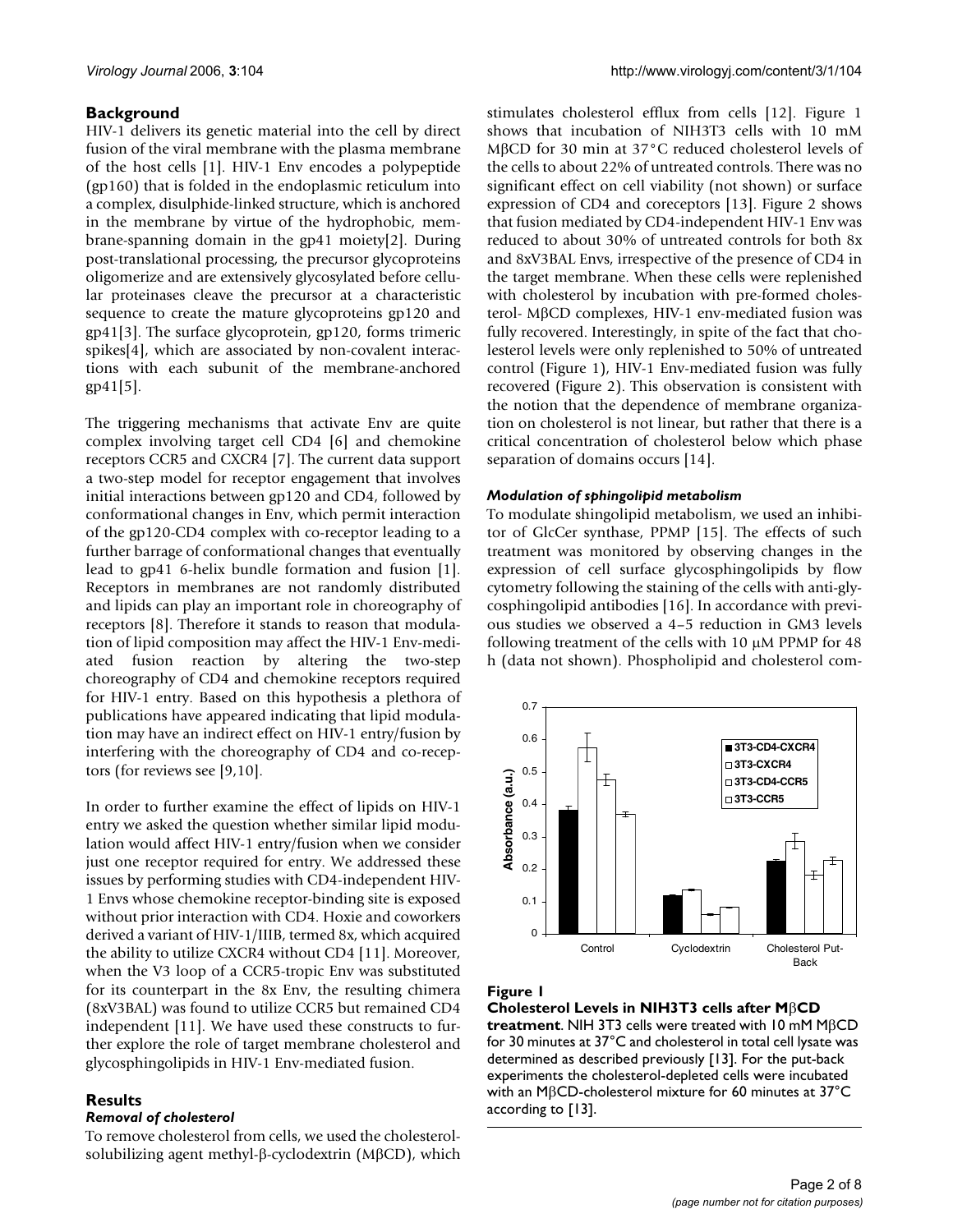

## Figure 2

**The effect of cholesterol depletion from NIH3T3 Targets on CD4-independent HIV-1 Env-mediated fusion**. CMFDA-labeled cells (2 × 105 per well) expressing HIV-1<sub>8x</sub> (black and light gray bars) or HIV-1<sub>8xV3BAL</sub> (dark gray and white bars) Envs were added to the CMTMR-labeled targets expressing cognate co-receptors. The samples were incubated for 6 hrs at 37°C before, after and following cholesterol put-back as described in the legends to Figure 1. Fusion was determined as described in materials and methods.

position of the cells were unchanged following PPMP treatment as shown by our previously studies [17]. Figure 3 shows the cell surface expression levels of CD4, CXCR4 and CCR5 on control and PPMP treated cells. Although there was no significant change in cell surface expression of CD4 or CXCR4, the level of CCR5 expression was reduced by about 50% following treatment of these cells with PPMP consistent with our previous findings [17].

*Effects of PPMP treatment on HIV-1 Env-mediated fusion* Cells expressing the 8x and 8xV3BAL variants of HIV- $1_{\text{IIB}}$ were incubated at different times with NIH3T3 cells bearing CXCR4 and CCR5, respectively, with or without CD4. Fusion was monitored before and after treatment of the cells with PPMP. Although the Env constructs we used did not require CD4 for fusion activity it appeared that, in the case of the CXCR4 construct, presence of CD4 on the target cells enhanced the fusion reaction (Figure 4), presumably as a result of better attachment or more robust conformational changes, In the case of the CCR5 construct, presence of CD4 on the target cell did not speed up the fusion reaction significantly (Figure 5). However, there was a significant difference in fusion mediated by the CCR5 construct at the different time points between untreated and PPMP-treated target cells (Figure 5) as indicated by the p values determined by paired student t tests. However, this reduction in fusion activity can be explained by the reduced levels of cell surface CCR5 (Figure 3). PPMP did not have a significant effect on fusion mediated by the CD4-independent CXCR4 construct as indicated by the p values determined by paired student t tests (Figure 4). Collectively, these data indicate that PPMP-treatment does not affect the one-step fusion pathway mediated by HIV-1 Env.

## *Effects of cholesterol and PPMP treatment on chemokine receptor function*

Nguyen and coworkers showed that removal of cholesterol from the cell membrane results in loss in ligand binding which is likely due to conformational changes in CXCR4 [18] or CCR5 [19]. In accordance with those results, Figure 6 shows that Ca2+ mobilization in NIH3T3 cell lines expressing CXCR4 or CCR5 in response SDF-1α or MIP-1β, respectively, was inhibited following treatment of the cells with MβCD. If treatment of these cell lines with PPMP has a similar effect on ligand binding, we would expect Ca2+ mobilization in NIH3T3 cell lines expressing CXCR4 or CCR5 in response  $SDF-1\alpha$  or MIP-1β, respectively, to be inhibited following treatment with PPMP. By contrast, treatment of these cells with PPMP had no effect on chemokine receptor signalling (Figure 6). Thus, the cholesterol effect can be explained by changes in chemokine receptor disposition that leads to engagement with HIV-1 Env.

## **Discussion**

The two-step model for HIV-1 Env-mediated fusion [1] led to the notion that it is possible to interfere with the two receptor choreography by re-arranging the dance floor. The notion that cholesterol plays a key role in the maintenance of membrane organization [20] has led to a plethora of studies on the role of cholesterol in HIV-1 entry [10,13,18,21-31]. It has been hypothesized that lipid raft domains [12] serve as sites that facilitate receptor interactions and signalling processes, and promote the cooperative event of HIV fusion. However, a role for rafts in HIV-1 entry has been called in question since CD4 mutants that localize this HIV-1 receptor to non-raft domains are perfectly capable of supporting HIV-1 entry [26,27]. In this study we show that removal of cholesterol leads to inhibition of the one-step mode of HIV-1 Env fusion mediated by a CD4-independent strain of HIV-1 (Figure 2). The crucial step is the attachment of HIV-1 gp120 with CXCR4 or CCR5 inducing a barrage of conformational changes in HIV-1 Env, which leads to HIV-1 gp41 six helix bundle formation and fusion. Nguyen and co-workers have shown that maintenance of proper levels of cholesterol in the membrane is essential for chemokine binding and the conformational integrity of CCR5 [19] as well as CXCR4 [18]. Our data on the effects of cholesterol removal on signalling of CCR5 and CXCR4 (Figure 6) are consistent with those results. Therefore, the most straight-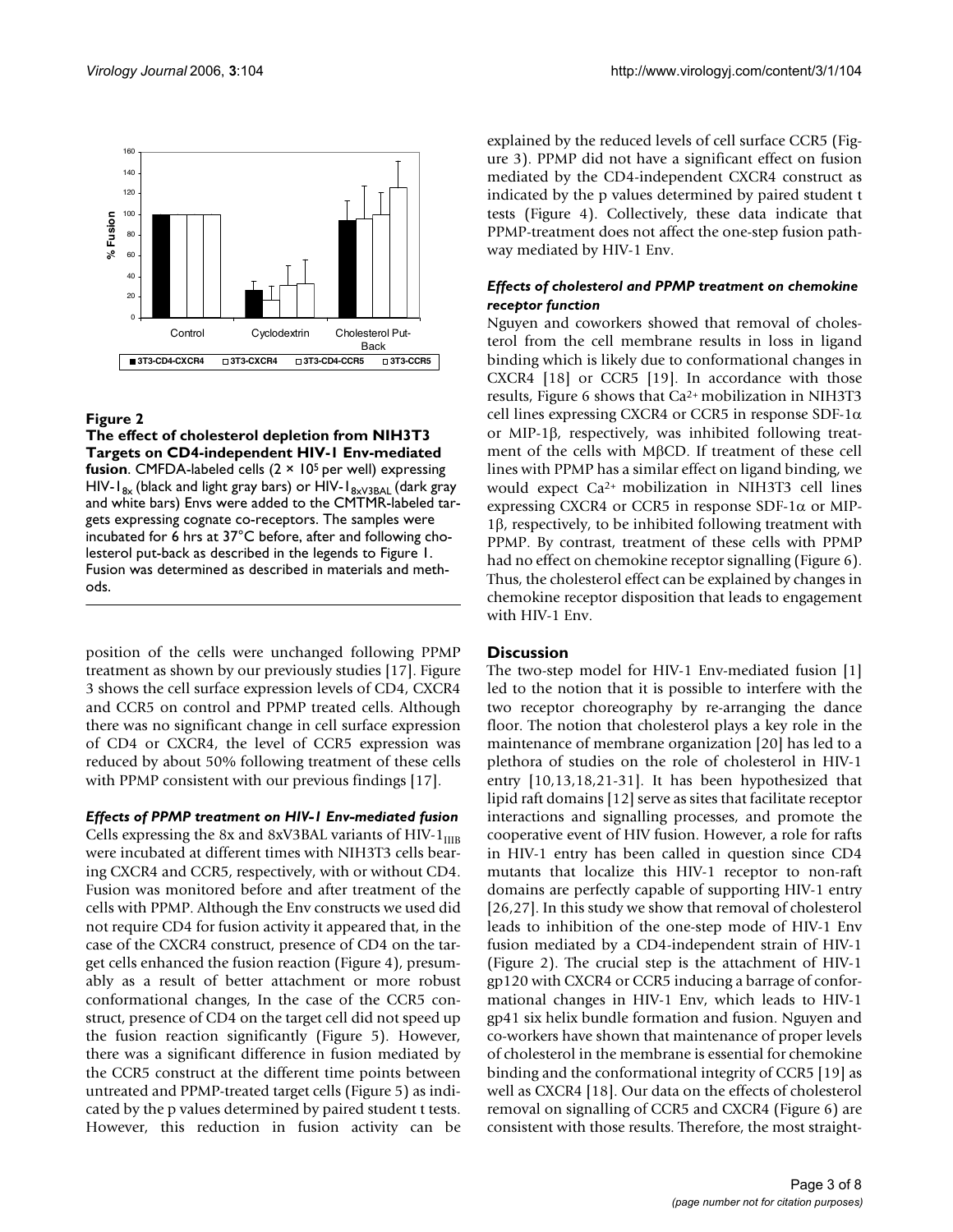

## **Figure 3** Effect of PPMP Treatment on Co-receptor Expression in NIH3T3 Cells and Co-receptor Expression in NIH3T3 Cells

**Effect of PPMP Treatment on CD4 and Co-receptor Expression in NIH3T3 Cells**. NIH3T3 target cells on 12 well plates (5 × 104 per well) were cultured in the presence of 10 μM PPMP for 48–72 hours. CD4, CXCR4 and CCR5 levels before and after treatment with PPMP were determined by FACS using PE-conjugated Mabs as described in materials and methods. The numbers in the boxes respresent means of the fluorescence histograms.

forward explanation for our data showing inhibition of CD4-independent HIV-1 Env mediated fusion by cholesterol removal is that the conformational integrity of CCR5 and CXCR4 is impaired by this treatment. Therefore, their efficiency in grabbing HIV-1 gp120 and inducing the barrage of conformational changes in HIV-1 Env necessary for fusion has severely been reduced.

The situation with PPMP [15], which inhibits the synthesis of GlcCer, the precursor for glycosphingolipids synthesis, is somewhat more complex. Our initial hypothesis was that glycosphingolipids play a role in HIV-1 entry/ fusion. Therefore, a reduction of glycosphingolipid levels by blocking their synthesis would adversely affect HIV-1 fusion. However, glycosphingolipids-deficient cells lines, which were engineered to express HIV-1 receptors, were highly susceptible to HIV-1 Env-mediated fusion [32] suggesting little or no involvement of glycosphingolipids in fusion of cells expressing high levels of HIV-1 receptors. However, PPMP has a number of different effects on sphingolipid metabolism, which include an increase of ceramide levels [33,34]. Zimmerberg and co-workers performed a very detailed study on the effects of PPMP-treatment of cells on the membrane distribution of influenza hemagglutinin [8]. Fluorescence spectroscopy indicated that such treatment alters the relative distance and orientation of these membrane-embedded proteins on molecular scale (6–7 nm), and quantitative electron microscopy indicated relatively small effects on longer ( $\geq 20$  nm) length scales. A similar study on CD4 and co-receptor distribution is beyond the scope of this study. However, CD4 has a similar domain structure as hemagglutinin (large extracytoplasmic domain, one membrane-spanning region, short cytoplasmic tail) and is also considered to be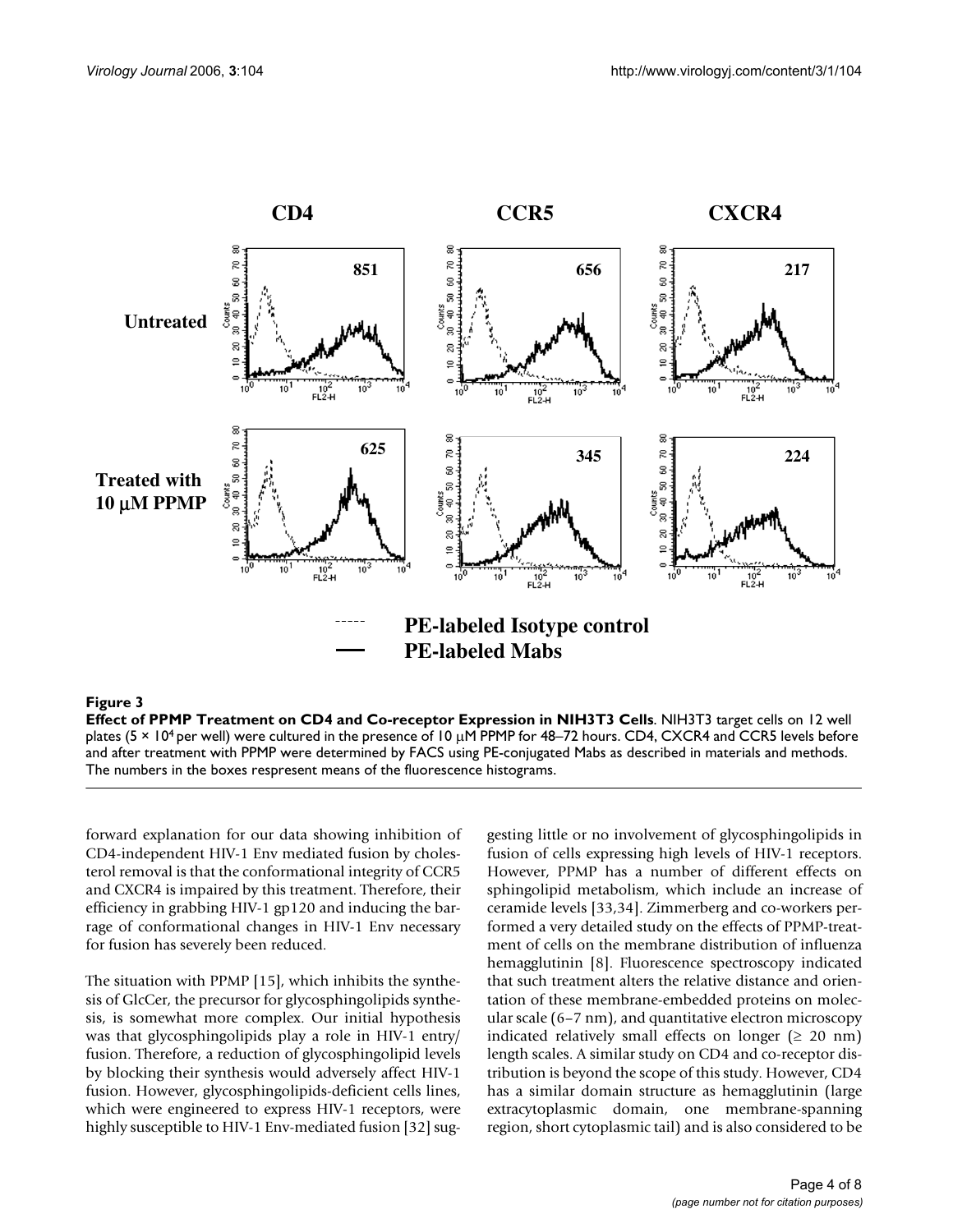

## Effect of PPMP treatment on HIV-18x **Figure 4** Env-mediated Fusion

**Effect of PPMP treatment on HIV-1<sub>8x</sub> Env-mediated Fusion**. HIV-1<sub>8x</sub> Env mediated fusion with NIH3T3CXCR4 (A) and NIH3T3CD4 CXCR4 (B) was monitored at different times with untreated (triangles) and PPMP-treated (squares) targets. PPMP treatment and fusion are described in the legends to Figures 3 and 2, respectively. The data were fit to the equation  $f =$  $a/(1+exp(-(t-t_{1/2})/b))$  using Sigmaplot (SPSS, Chicago), where a is the maximal extent, b represents the rate, and  $t_{1/2}$  is the time at which the half-maximal fusion extent is reached. The curve fitting yielded the following  $t_{1/2}$  values for untreated and PPMPtreated cells, respectively: 7.1 h and 9.8 h (A); 4.6 h and 7.2 h (B). The numbers above the data are p values determined by a paired student t test using Sigmaplot (SPSS, Chicago).



## **Figure 5** Env-mediated Fusion on HIV-18xV3BAL **Figure 5**

**Effect of PPMP treatment on HIV-1<sub>8xV3BAL</sub> Env-mediated Fusion**. HIV-1<sub>8xV3BAL</sub> Env mediated fusion with NIH3T3CCR5 (A) and NIH3T3CD4CCR5 (B) was monitored at different times with untreated (triangles) and PPMP-treated (squares) targets. PPMP treatment and fusion are described in the legends to Figures 3 and 2, respectively. The data were fit to the equation  $f = a/(1 + exp(-(t-t_{1/2})/b))$  using Sigmaplot (SPSS, Chicago), where a is the maximal extent, b represents the rate, and t<sub>1/2</sub> is the time at which the half-maximal fusion extent is reached. The curve fitting yielded the following t<sub>1/2</sub> values for untreated and PPMP-treated cells, respectively: 6.3 h and 10 h (A); 5.3 h and 10.5 h (B) The numbers above the data are p values determined by a paired student t test using Sigmaplot (SPSS, Chicago).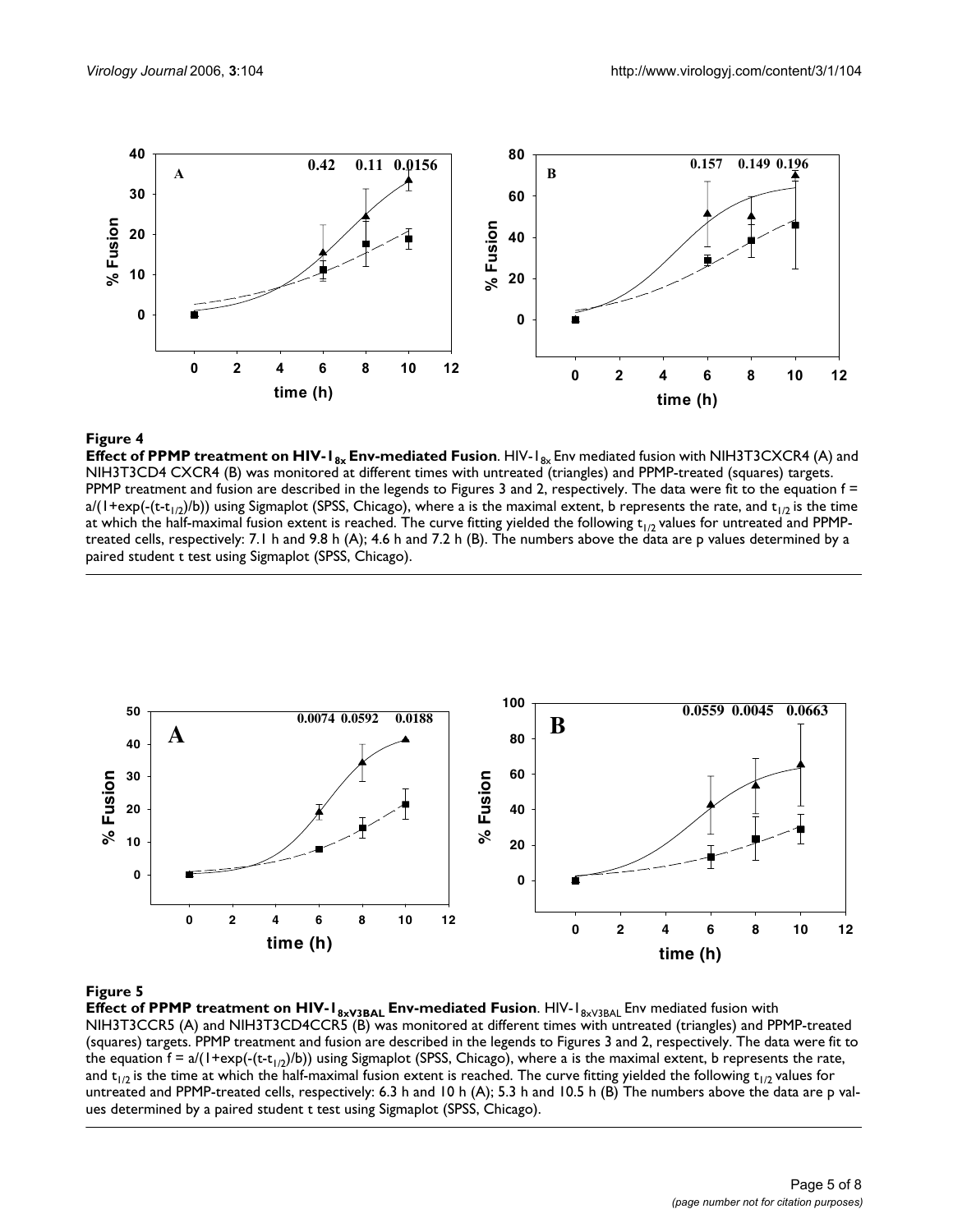

## Figure 6

**Chemokine-Triggered Ca2+ Mobilization**. Intracellular Ca2+ mobilization was measured by stimulating Fura-2 loaded NIH3T3CD4CXCR4 (A) or NIH3T3CD4CCR5 (B) cells with chemokines SDF1-α (A) or MIP1-β (B) at different concentrations. The ratio of fluorescence at 340 and 380 nm was calculated using a FL Win Lab program (Perkin-Elmer). Left panel: untreated cells, middle panel: PPMP-treated cells; right panel: MβCD-treated cells.

a "raft" protein [35]. We may therefore surmise that PPMP treatment will exert a similar effect on CD4 distribution on the cell surface. On the other hand, the seven transmembrane proteins CXCR4 and CCR5 may be less sensitive to such treatment as indicated by the Ca2+ signaling experiment (Figure 6). Therefore, the sensitivity to PPMP treatment in the CD4-independent setting may be less pronounced when a one-step mechanism is required to mediate HIV-1 Env fusion.

## **Conclusion**

By reducing HIV-1 Env-mediated fusion to a one-step chemokine receptor- dependent process, we have shown that cholesterol plays a role in both CD4 and chemokine receptor-mediated steps, whereas modulation of sphingolipids only affects the choreography between the two steps. Chemokine receptor function remained intact following treatment of cells with PPMP. Therefore such treatment may be considered a more suitable agent to inhibit CD4 dependent HIV-1 infection.

## **Methods**

## *Materials*

Phycoerythrin (PE)-labeled Mabs against CD4, CXCR4 and CCR5 and their isotype controls were obtained from Pharmingen (San Diego, CA). The anti-GM3 Mab GMR6 was obtained from Seikagaku America (Falmouth, MA) and Cy3-conjugated anti-mouse Fab from Jackson Immunochemicals (West Grove, PA). Methyl-β-cyclodextrin (MβCD) and cholesterol/MβCD complexes purchased from Sigma (St. Louis, MI), and 1-phenyl-2-hexadecanoylamino-3-morpholino-1-propanol (PPMP) from Matreya, Inc. (Pleasant Gap, PA). Cholesterol in total cell lysate was determined using the Cholesterol Oxidase kit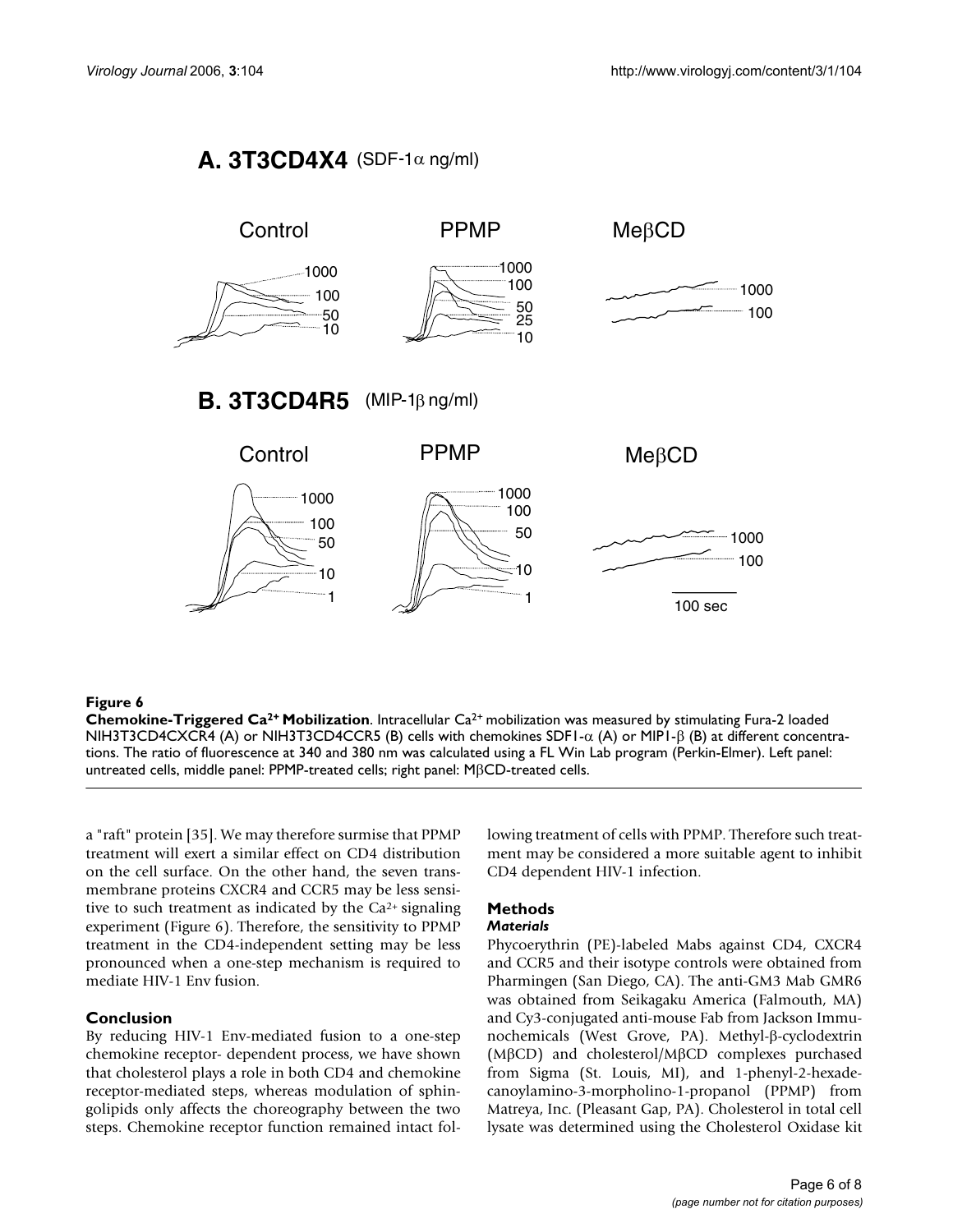(Wako Chemicals USA Inc, Richmond, VA). The cytoplasmic dyes 5-chloromethylfluorescein diacetate (CMFDA), 5- and 6-([(4-chloromethyl)benzoyl]-amino)tetramethylrhodamine (CMTMR) and Fura-2 AM were from Molecular Probes (Eugene, OR). The chemokine receptor ligands SDF1-α and MIP1-β were from Peprotech (Rocky Hill, NJ). All other biochemicals used were of the highest purity available and were obtained from regular commercial sources.

## *Cells and viruses*

NIH 3T3 cells constitutively expressing CD4 and/or CXCR4, and NIH 3T3 cells constitutively expressing CD4 and/or CCR5, were kindly provided by Dr. Dan Littman (New York University, New York). HIV-1 Env 8x and 8xV3BAL [36], kindly provided by Dr. Robert Doms, University of Pennsylvania, Philadelphia, were expressed on the surface of NIH3T3 cells by transfection using the vaccinia T7-polymerase (vTF7-3), which was obtained through the AIDS Research and Reference Reagent Program, Division of AIDS, NIAID, NIH from Drs Tom Fuerst and Bernard Moss.

## *Surface expression of GM3, CD4 and chemokine receptors*

The fluorescence of cells stained with PE-conjugated Mabs against CD4, CXCR4 and CCR5 was compared with the appropriate PE-conjugated isotype controls. Cell labeling with PE-conjugated Mabs was done in the presence of 2% serum, after which cells were washed and fixed with 1% paraformaldehyde. The analysis was performed on a FAC-Star plus flow cytometer. GM3 levels were monitored by immunofluorescence using the anti-GM3 Mab (GMR6) and a Cy5-stained antimouse Fab.

## *HIV-1 Env-mediated cell fusion*

To express 8x or 8x-V3BaL gp120-gp41, NIH3T3 cells plated on T75 flasks were incubated with the vaccinia virus vTF7-3 (5 M.O.I.) for 1–2 hrs at 37°C. Subsequently, the cells were transfected with 15 μg DNA (psp73.8x or psp73.8x.V3BaL using lipofectamine (Invitrogen, Inc.) in 3 ml DMEM (without serum) and incubations were continued for 4–6 hrs at 37°C. DMEM containing 10% FBS + antibiotics (D10) was added and cells were incubated for additional 16–20 hours. For the fusion assay, cells were harvested using EDTA-based cell dissociation buffer (Life Technologies, Inc.) and labeled with 10 μM CMFDA following manufacturer's directions. The CMFDA-labeled HIV-1 Env-expressing cells  $(2 \times 10^5$  per well) were added to the same number of CMTMR-labeled NIH3T3 targets expressing CD4 and/or cognate co-receptors and the samples were incubated for 4–10 hrs at 37°C. Dye redistribution as a result of fusion was monitored microscopically as described previously [37]. The extent of fusion was calculated as: Percent Fusion = 100 × number of cells positive for both dyes/number of bound cells positive for CMTMR.

## *Calcium mobilization*

Intracellular [Ca2+] mobilization was measured by incubating  $2 \times 10^7$  cells/ml in loading medium (DMEM containing 10% FCS and 2 mM glutamine) with 7 mM Fura-2 AM for 45 min at room temperature. The dye-loaded cells were washed and resuspended in saline buffer (138 mM NaCl, 6 mM KCl, 1 mM CaCl2, 10 mM HEPES, 5 mM glucose, and 0.1% BSA, pH 7.4) at a density of  $0.5 \times 10^{6}$ ml. The cells were then transferred into quartz cuvettes (1 × 106 cells in 2 ml saline buffer), which were placed in a fluorescence spectrometer (Perkin-Elmer, Beaconsfield, U. K.). Chemokines were added in a volume of 20 ml to each cuvette. The intensity of the fluorescence was measured as the ratio at 340 and 380 nm wavelengths and calculated using a FL WinLab program (Perkin-Elmer).

## **Competing interests**

The author(s) declare that they have no competing interests.

## **Authors' contributions**

SA, SSR, MV and AP performed experiments on cholesterol levels, HIV-1 receptor expression and HIV env-mediated fusion. JMW performed the  $Ca^{2+}$  signaling experiments. RB conceived of the study, participated in its design and coordination and wrote the manuscript. All authors read and approved the final manuscript.

## **Acknowledgements**

We are grateful to Dr Robert Doms for providing the 8x and 8xV3BAL plasmids, to Dr. Dan Littman for the NIH3T3 cells bearing CD4, CXCR4 and/or CCR5, and the AIDS Research and Reference Reagent Program, Division of AIDS, NIAID, NIH for vaccinia T7-polymerase. The technical assistance by Ms. Wanghua Gong of SAIC-Frederick is acknowledged.

## **References**

- 1. Gallo SA, Finnegan CM, Viard M, Raviv Y, Dimitrov A, Rawat SS, Puri A, Durell S, Blumenthal R: **[The HIV Env-mediated fusion reac](http://www.ncbi.nlm.nih.gov/entrez/query.fcgi?cmd=Retrieve&db=PubMed&dopt=Abstract&list_uids=12873764)[tion.](http://www.ncbi.nlm.nih.gov/entrez/query.fcgi?cmd=Retrieve&db=PubMed&dopt=Abstract&list_uids=12873764)** *Biochim Biophys Acta* 2003, **1614:**36-50.
- 2. Kowalski M, Potz J, Basiripour L, Dorfman T, Goh WC, Terwilliger E, Dayton A, Rosen C, Haseltine W, Sodroski J: **[Functional regions of](http://www.ncbi.nlm.nih.gov/entrez/query.fcgi?cmd=Retrieve&db=PubMed&dopt=Abstract&list_uids=3629244) [the envelope glycoprotein of human immunodeficiency virus](http://www.ncbi.nlm.nih.gov/entrez/query.fcgi?cmd=Retrieve&db=PubMed&dopt=Abstract&list_uids=3629244) [type 1.](http://www.ncbi.nlm.nih.gov/entrez/query.fcgi?cmd=Retrieve&db=PubMed&dopt=Abstract&list_uids=3629244)** *Science* 1987, **237:**1351-1355.
- 3. Moulard M, Decroly E: **[Maturation of HIV envelope glycopro](http://www.ncbi.nlm.nih.gov/entrez/query.fcgi?cmd=Retrieve&db=PubMed&dopt=Abstract&list_uids=11063880)[tein precursors by cellular endoproteases.](http://www.ncbi.nlm.nih.gov/entrez/query.fcgi?cmd=Retrieve&db=PubMed&dopt=Abstract&list_uids=11063880)** *Biochim Biophys Acta* 2000, **1469:**121-132.
- 4. Center RJ, Leapman RD, Lebowitz J, Arthur LO, Earl PL, Moss B: **[Oli](http://www.ncbi.nlm.nih.gov/entrez/query.fcgi?cmd=Retrieve&db=PubMed&dopt=Abstract&list_uids=12097599)[gomeric Structure of the Human Immunodeficiency Virus](http://www.ncbi.nlm.nih.gov/entrez/query.fcgi?cmd=Retrieve&db=PubMed&dopt=Abstract&list_uids=12097599) [Type 1 Envelope Protein on the Virion Surface.](http://www.ncbi.nlm.nih.gov/entrez/query.fcgi?cmd=Retrieve&db=PubMed&dopt=Abstract&list_uids=12097599)** *J Virol* 2002, **76:**7863-7867.
- 5. Wyatt R, Sodroski J: **[The HIV-1 envelope glycoproteins:](http://www.ncbi.nlm.nih.gov/entrez/query.fcgi?cmd=Retrieve&db=PubMed&dopt=Abstract&list_uids=9632381) [fusogens, antigens, and immunogens.](http://www.ncbi.nlm.nih.gov/entrez/query.fcgi?cmd=Retrieve&db=PubMed&dopt=Abstract&list_uids=9632381)** *Science* 1998, **280:**1884-1888.
- 6. Maddon PJ, Dalgleish AG, McDougal JS, Clapham PR, Weiss RA, Axel R: **[The T4 gene encodes the AIDS virus receptor and is](http://www.ncbi.nlm.nih.gov/entrez/query.fcgi?cmd=Retrieve&db=PubMed&dopt=Abstract&list_uids=3094962) [expressed in the immune system and the brain.](http://www.ncbi.nlm.nih.gov/entrez/query.fcgi?cmd=Retrieve&db=PubMed&dopt=Abstract&list_uids=3094962)** *Cell* 1986, **47:**333-348.
- 7. Berger EA, Doms RW, Fenyo EM, Korber BT, Littman DR, Moore JP, Sattentau QJ, Schuitemaker H, Sodroski J, Weiss RA: **[A new classi](http://www.ncbi.nlm.nih.gov/entrez/query.fcgi?cmd=Retrieve&db=PubMed&dopt=Abstract&list_uids=9440686)[fication for HIV-1.](http://www.ncbi.nlm.nih.gov/entrez/query.fcgi?cmd=Retrieve&db=PubMed&dopt=Abstract&list_uids=9440686)** *Nature* 1998, **391:**240.
- 8. Hess ST, Kumar M, Verma A, Farrington J, Kenworthy A, Zimmerberg J: **[Quantitative electron microscopy and fluorescence](http://www.ncbi.nlm.nih.gov/entrez/query.fcgi?cmd=Retrieve&db=PubMed&dopt=Abstract&list_uids=15967815) [spectroscopy of the membrane distribution of influenza](http://www.ncbi.nlm.nih.gov/entrez/query.fcgi?cmd=Retrieve&db=PubMed&dopt=Abstract&list_uids=15967815) [hemagglutinin.](http://www.ncbi.nlm.nih.gov/entrez/query.fcgi?cmd=Retrieve&db=PubMed&dopt=Abstract&list_uids=15967815)** *J Cell Biol* 2005, **169:**965-976.